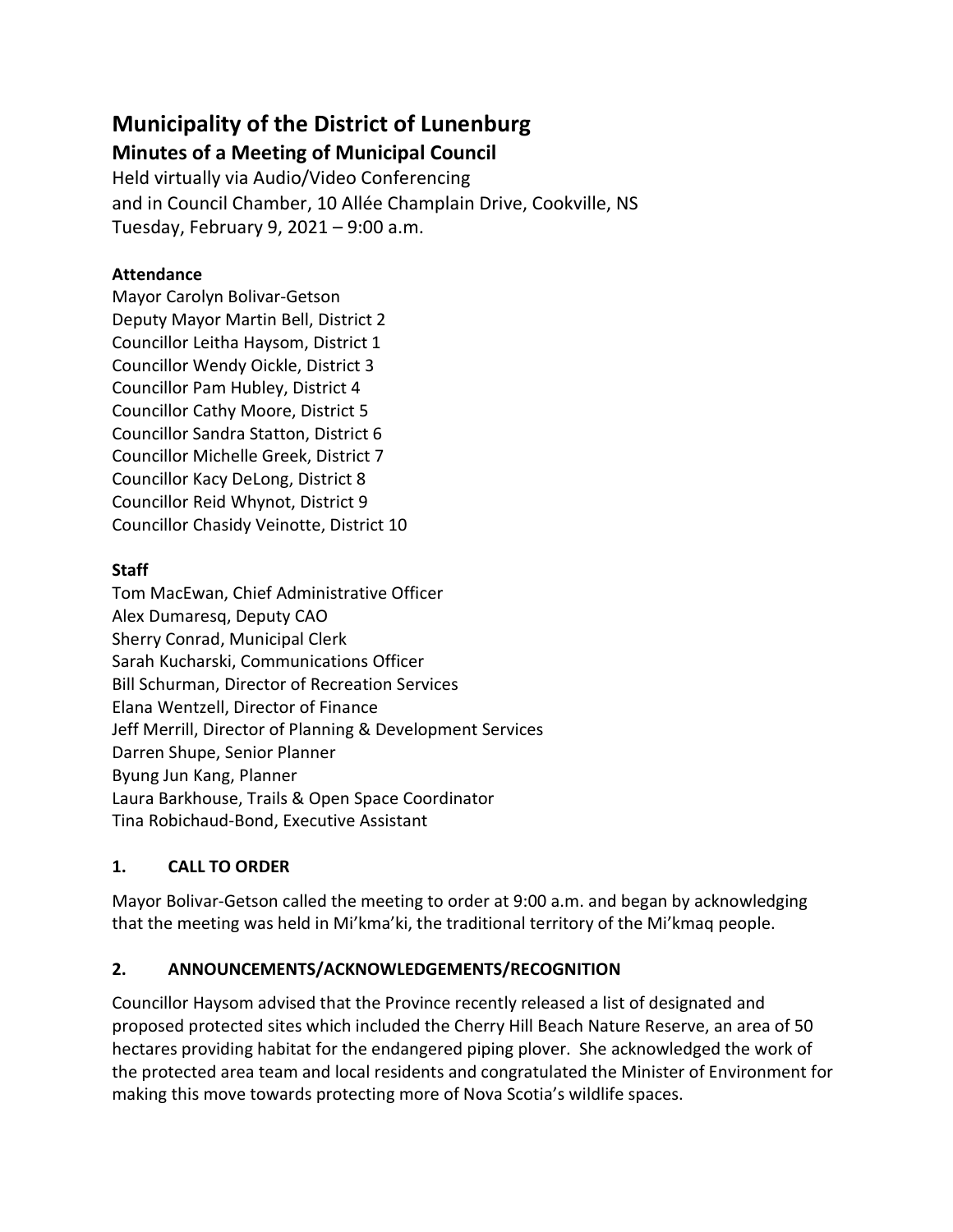#### 3. APPROVAL OF AGENDA

Moved by Councillor Haysom, seconded by Councillor DeLong that the Agenda be approved as circulated. Carried unanimously.

### 4. APPROVAL OF MINUTES – January 26, 2021

Moved by Councillor Greek, seconded by Councillor Oickle that the Minutes of the January 26, 2021 Council meeting be approved as circulated. Carried unanimously.

- 5. BUSINESS ARISING FROM MINUTES (Nil)
- 6. AWARDING OF TENDERS/RFPs (Nil)
- 8. CONSIDERATION OF CORRESPONDENCE (Nil)
- 9. RECOMMENDATIONS FROM COMMITTEES & BOARDS
- 9.1 Finance Committee
- 9.1.1 Region 6 2021/2022 Budget

2021-019 Moved by Councillor Greek, seconded by Councillor Hubley that Municipal Council accept the recommendation of the Finance Committee and approve the Region 6 2021/2022 Budget with the Municipality of the District of Lunenburg's share of the budget being \$19,870.00. Carried unanimously.

## 9.1.2 2021/2022 Area Rates: Streetlights, Hydrants, Sewers

2021-020 Moved by Councillor Oickle, seconded by Deputy Mayor Bell that Municipal Council accept the recommendation of the Finance Committee and approve:

- The 2021/2022 Fire Hydrant Rate at \$0.1684 per \$100 of Assessment
- The 2021/2022 Street Light Rates as presented
- The 2021/2022 Sewer Rates at \$0.43/\$100 Assessment Global Rate and \$0.25/\$100 Assessment Hebbville Rate.

Carried unanimously.

#### 9.4 Nominating Committee

## 9.4.1 Provincial Volunteer Representative Nomination

2021-021 Moved by Councillor Moore, seconded by Councillor Haysom that Municipal Council accept the recommendation of the Nominating Committee and approve the nomination of Jon Allen as the 2021 Provincial Volunteer representative for the Municipality of the District of Lunenburg. Carried unanimously.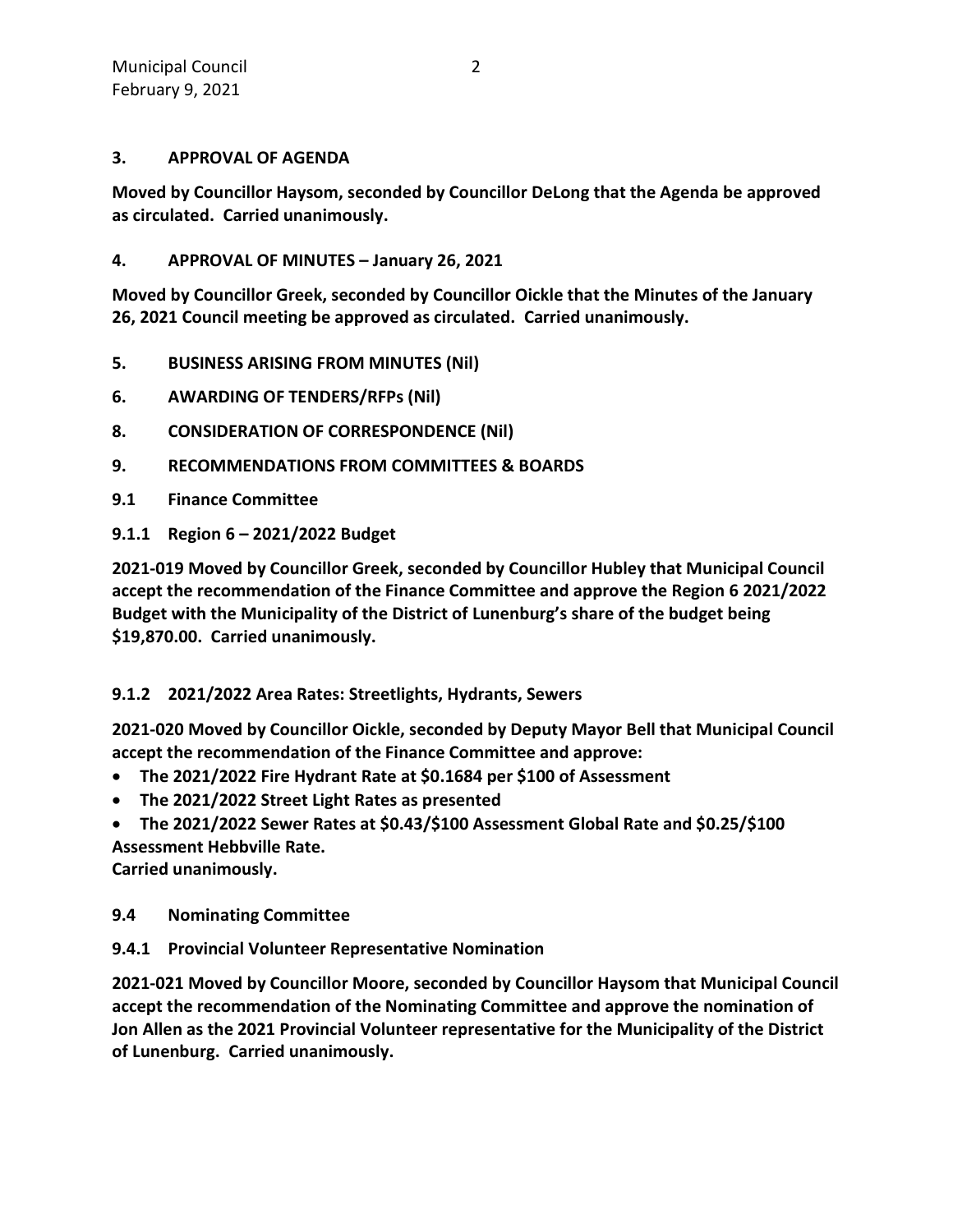## 9.4.2 Removal of Council Representative on Planning Advisory Committee

2021-022 Moved by Councillor DeLong, seconded by Councillor Moore that Municipal Council accept the recommendation of the Nominating Committee and remove Deputy Mayor Martin Bell from the Planning Advisory Committee in order to meet the new recommendation by Council that there be four (4) members of Council on the Committee. Carried unanimously.

## 7. PRESENTATIONS/SCHEDULED TIMES

## 7.1 United Way

Michael Graves, Coordinator with the United Way, was in attendance via TEAMS. Mr. Graves gave a presentation (circulated with the agenda) providing information on the United Way including what the organization does for local communities. He reported that MODL supports the United Way with a workplace campaign and various other projects such as the Bikes for Kids program.

Councillors were encouraged to participate in the workplace campaign.

Mr. Graves left the meeting.

## 9. RECOMMENDATIONS FROM COMMITTEES & BOARDS

#### 9.3 Police Advisory Board

9.3.1 Nova Scotia Association of Police Governance Membership Fee

2021-023 Moved by Councillor Veinotte, seconded by Councillor Haysom that Municipal Council accept the recommendation of the Police Advisory Board and approve that the Municipality of the District of Lunenburg become a member of the Nova Scotia Association of Police Governance (NSAPG), the current cost being \$400.00.

It was clarified that the fee is an annual fee.

The Motion on the floor was voted on and carried unanimously.

## 9.3.2 Membership to Nova Scotia Association of Police Governance

2021-024 Moved by Councillor Haysom, seconded by Councillor Veinotte that Municipal Council accept the recommendation of the Police Advisory Board and approve that the Chair of the Police Advisory Board be MODL's representative on the Nova Scotia Association of Police Governance, and further, that the Vice Chair of the Police Advisory Board be the alternate representative. Carried unanimously.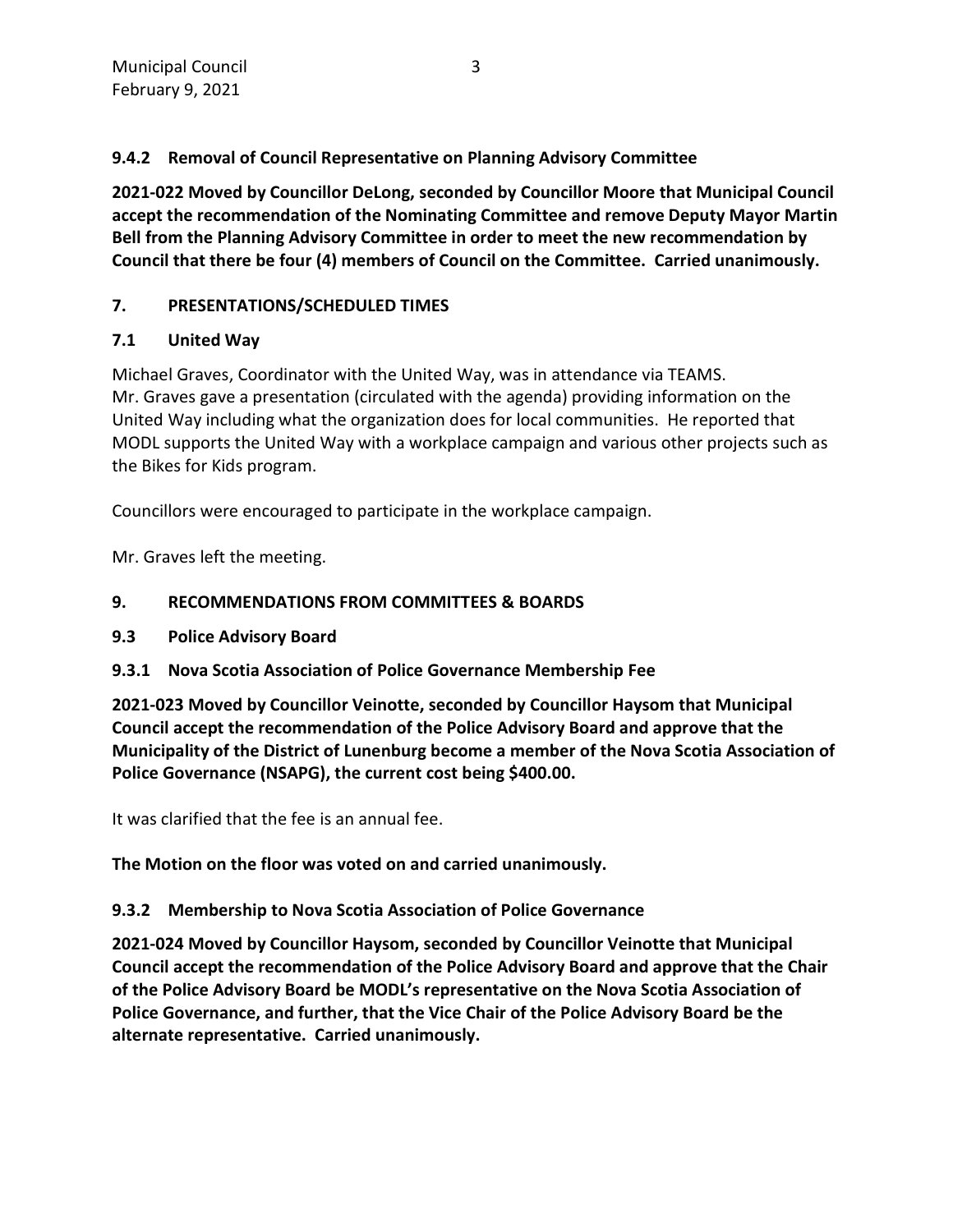#### 9.3.3 Purchase of Speed Radar Signs

2021-025 Moved by Councillor Whynot, seconded by Councillor Haysom that Municipal Council refer the recommendation of the Police Advisory Board to purchase two postmounted speed radar signs in the next fiscal year, 2021/22, to the Finance Committee for consideration during budget deliberations.

It was noted that the locations of the signs would be recommended once the purchase was approved.

The Motion on the floor was voted on and carried unanimously.

## 10. STAFF REPORTS

#### 10.1 Administration Department

## 10.1.1 Approval of Lunenburg County Accessibility Plan

Sarah Kucharski, Communications Officer, was in attendance via TEAMS.

Ms. Kucharski gave a presentation (circulated with the Agenda) and provided details on the following:

- Highlights of the Plan
- Accessibility Road Plan
- The Commitment
- Areas of Focus
- Responsibilities
- Monitoring & Evaluating
- Next Steps

2021-026 Moved by Councillor Moore, seconded by Deputy Mayor Bell that Municipal Council approve the Lunenburg County Accessibility Plan as presented by the Lunenburg County Accessibility Committee and authorize the submission of the Plan to the provincial Accessibility Directorate. Carried unanimously.

2021-027 Moved by Deputy Mayor Bell, seconded by Councillor Statton that Municipal Council write the Premier of Nova Scotia, the Minister of Justice, Mark Furey, Minister responsible for the Accessibility Act, as well as the Nova Scotia Federation of Municipalities (NSFM) to lobby for municipal funding for the implementation of Municipal Accessibility Plans. Carried unanimously.

2021-028 Moved by Councillor Statton, seconded by Councillor Haysom that Municipal Council direct staff to develop the Municipality of the District of Lunenburg's Accessibility Action Plan which will become an appendix to the overarching Lunenburg County Accessibility Plan for consideration of Council at a future meeting. Carried unanimously.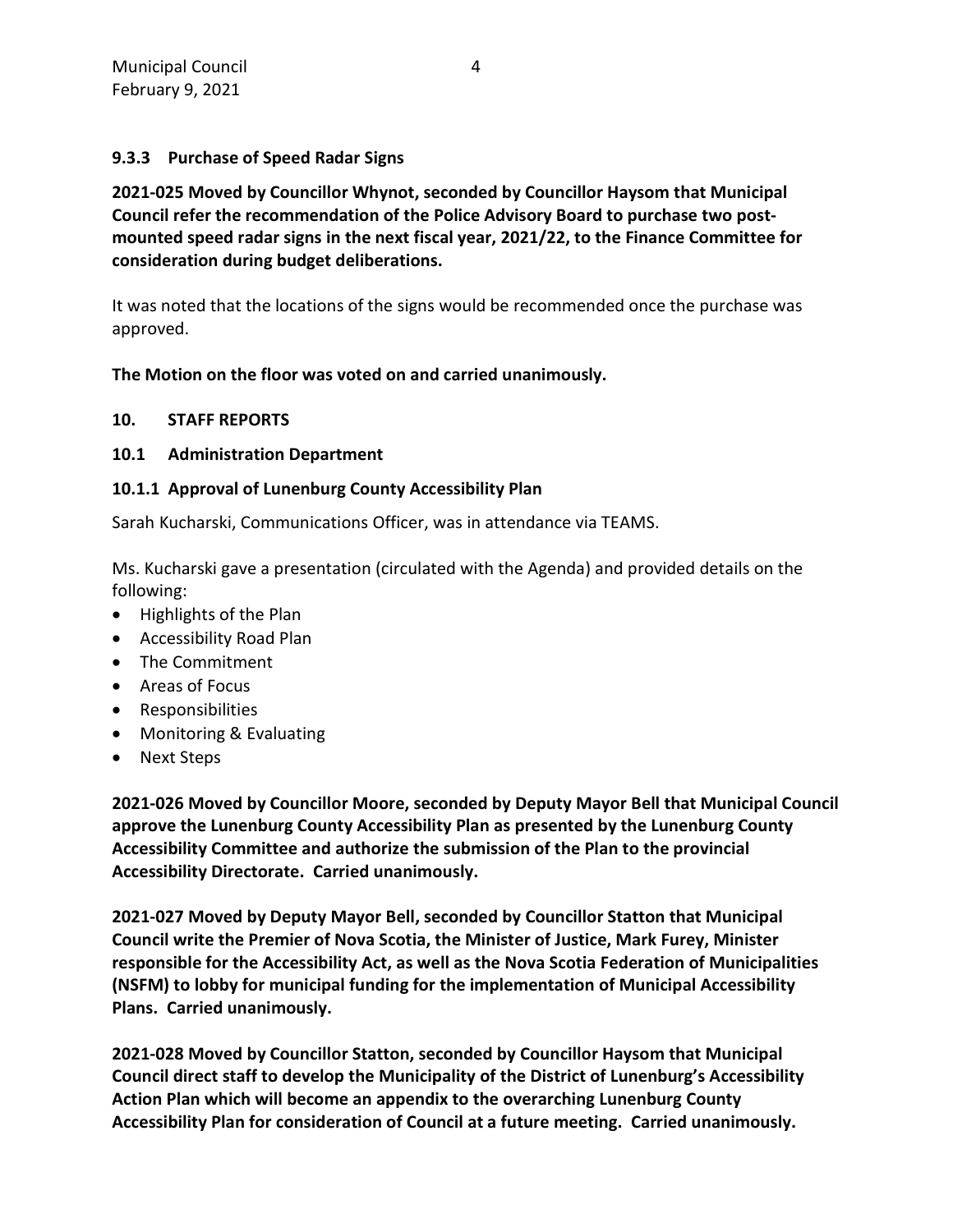#### 10.2 Planning Department

#### 10.2.1 MODL 2040 – Student Staffing

Jeff Merrill, Director of Planning and Development Services, and Darren Shupe, Senior Planner, were in attendance via Teams.

Mr. Shupe reviewed his report, "MODL2040 Summer 2021 Capacity Support" (circulated with the Agenda).

## 2021-029 Moved by Deputy Mayor Bell, seconded by Councillor Oickle that Municipal Council provide pre-budget approval to hire up to three Co-op Planning Students for the summer of 2021 to work on the MODL 2040 Planning Project.

It was clarified that the Nova Scotia Cooperative Education Incentive Program provides a subsidized wage rate of \$7.50 per hour.

#### The Motion on the floor was voted on and carried unanimously.

#### 7. PRESENTATIONS/SCHEDULED TIMES

#### 7.2 2021/2022 LCLC Capital Budget

Kent Walsh, General Manager of the Lunenburg County Lifestyle Centre (LCLC), was in attendance via TEAMS.

Mr. Walsh gave a presentation which provided information on who the LCLC was serving; on the sport, recreation, and cultural activities provided by the LCLC; and, the organization's financials (circulated with the Agenda).

Discussion followed regarding the following:

- Covid-19 protocols
- Canteen/vending machine revenue
- Strategic planning

Mr. Walsh reviewed the LCLC Capital Budget 2021-22. He advised that the LCLC was working on energy efficiency upgrades to the facility and explained the phases of the Energy Conservation Measures (ECM), including upgrades. It was expected that the ECM would provide a savings of approximately \$80,000 per year on energy costs and a reduction of approximately 406 tonnes of C02 emissions. The upgrades to the humidification would allow for ice in year round.

It was noted that the capital budget for the LCLC was shared with the Town of Bridgewater.

Mr. Walsh left the meeting.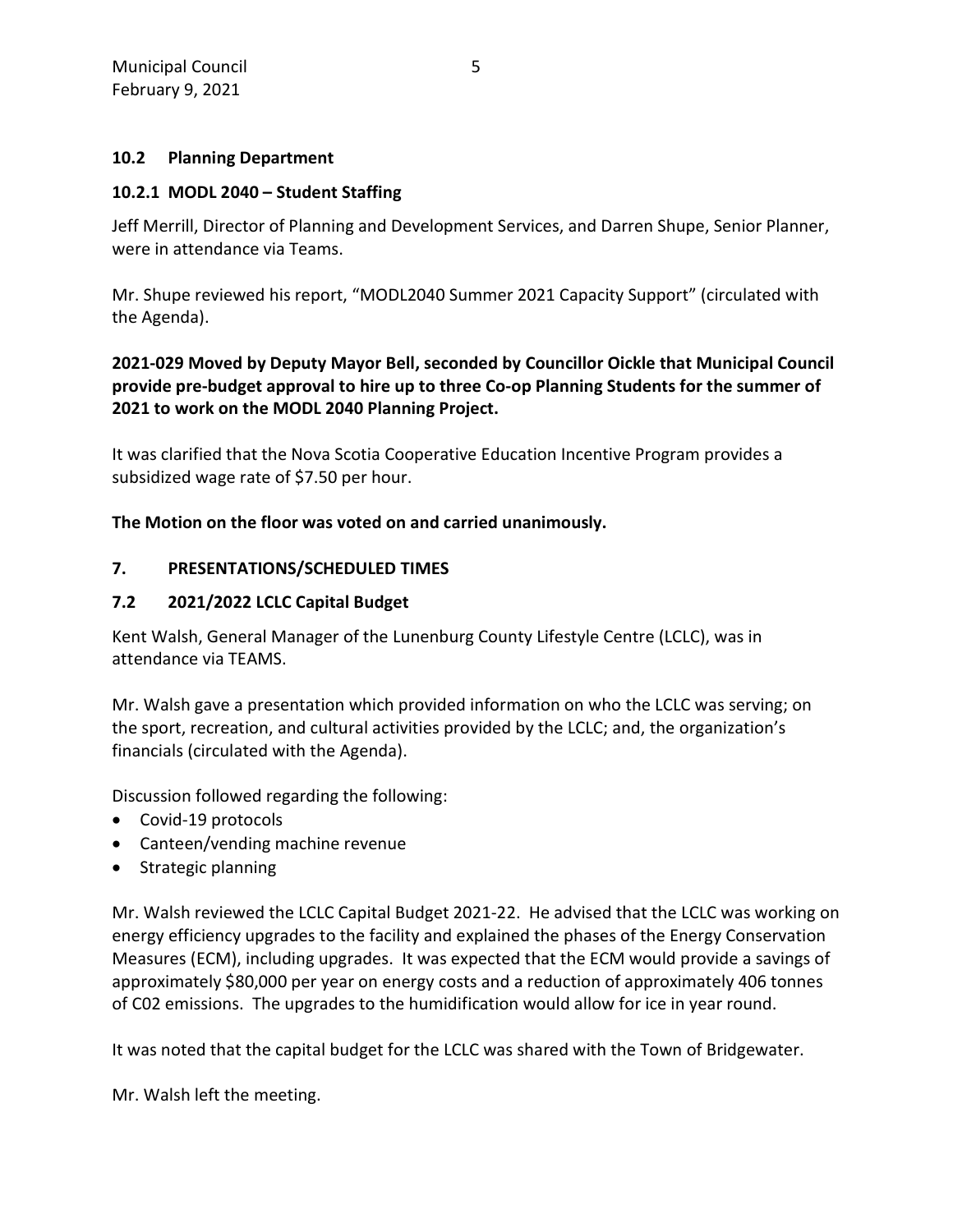#### 9. RECOMMENDATIONS FROM COMMITTEES & BOARDS

#### 9.2 Lunenburg County Multi-purpose Centre Corporation Board

#### 9.2.1 2021/2022 LCLC Capital Budget

Elana Wentzell, Director of Finance, was in attendance via TEAMS.

2021-030 Moved by Councillor Hubley, seconded by Councillor Whynot that Municipal Council accept the recommendation of the Lunenburg County Multi-purpose Centre Corporation Board and approve that the LCMPCC's unspent capital funds from 2020-21, estimated to be \$751,000, be placed in a reserve at year-end and used as funding in the 2021- 22 LCMPCC Capital Budget to fund the incomplete Energy Project work being carried out into the 2021-22 Capital Budget. Carried unanimously.

2021-031 Moved by Councillor Whynot, seconded by Councillor Hubley that Municipal Council accept the recommendation of the Lunenburg County Multi-purpose Centre Corporation Board and pre-approve the LCMPCC Capital Budget for 2021/22 in the amount of \$1,586,000 (which includes the reserve amount of \$751,000) with each Council's contribution being \$417,800. Carried unanimously.

#### 11. MAYOR'S/DEPUTY MAYOR'S/COUNCILLORS' MATTERS

#### 11.3 New Germany Trail Bridge

Laura Barkhouse, Trails & Open Space Coordinator, was in attendance via TEAMS.

## 2021-032 Moved by Councillor Moore, seconded by Deputy Mayor Bell that Municipal Council direct staff to release \$42,900 from the 2020 budget allocation for the New Germany Trail Bridge Project upon confirmation that matching funds are committed or received.

Councillor Moore reviewed the budget (attached to Minutes). She noted that the project was a budgeted item approved in the previous budget. She reported that \$90,000 had previously been released and that the Committee was requesting the remaining \$42,900.

Ms. Barkhouse reported that donations had been received in the amount of \$12,500 and that the Committee was waiting for grant funds, and that further funds could be possible from the Province.

#### The Motion on the floor was voted on and carried unanimously.

#### 11.1 MJSB Update

Councillor Moore provided an update on the Municipal Joint Services Board as follows:

- IT solutions review
- 3 cart system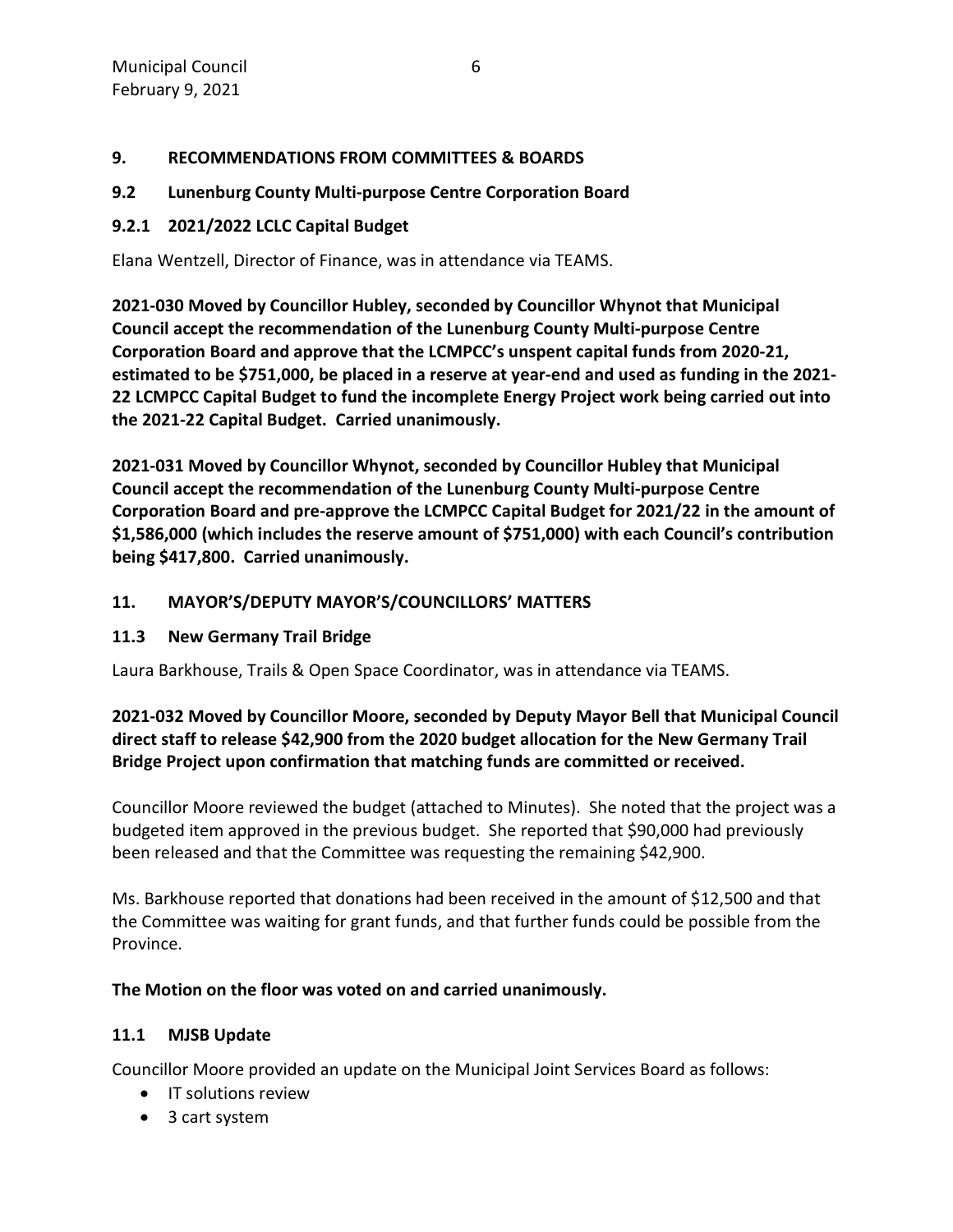- Illegal dumping
- Expansion of shared services

## 11.2 Lunenburg County Senior Safety Planning Partnership Society

Councillor Oickle provided background on the Lunenburg County Senior Safety Planning Partnership Society (LCSSP) and gave an update on the various events the Society has hosted.

## 11.3 Deputy Mayor's Update

Deputy Mayor Bell reported that he attended agenda review meetings; a meeting with the Recreation Department; and performed general councillor duties.

#### 11.4 Mayor's Update

Mayor Bolivar-Getson reported that she attended an MJSB meeting; a virtual meeting of the NSFM; a fundraising meeting of the New Germany Trail Bridge Committee; a Chamber of Commerce live event; the NSFM meeting of Mayors and Wardens; the NSFM Spring Conference planning meeting; a meeting with the Recreation Department; and fielded many telephone calls from residents regarding provincial roads.

- 12. ADDED ITEMS (Nil)
- 13. IN CAMERA (Nil)
- 14. ADJOURNMENT

There being no further business at 11:30 a.m., it was moved by Councillor Hubley, seconded by Councillor Whynot that the meeting adjourn. Carried.